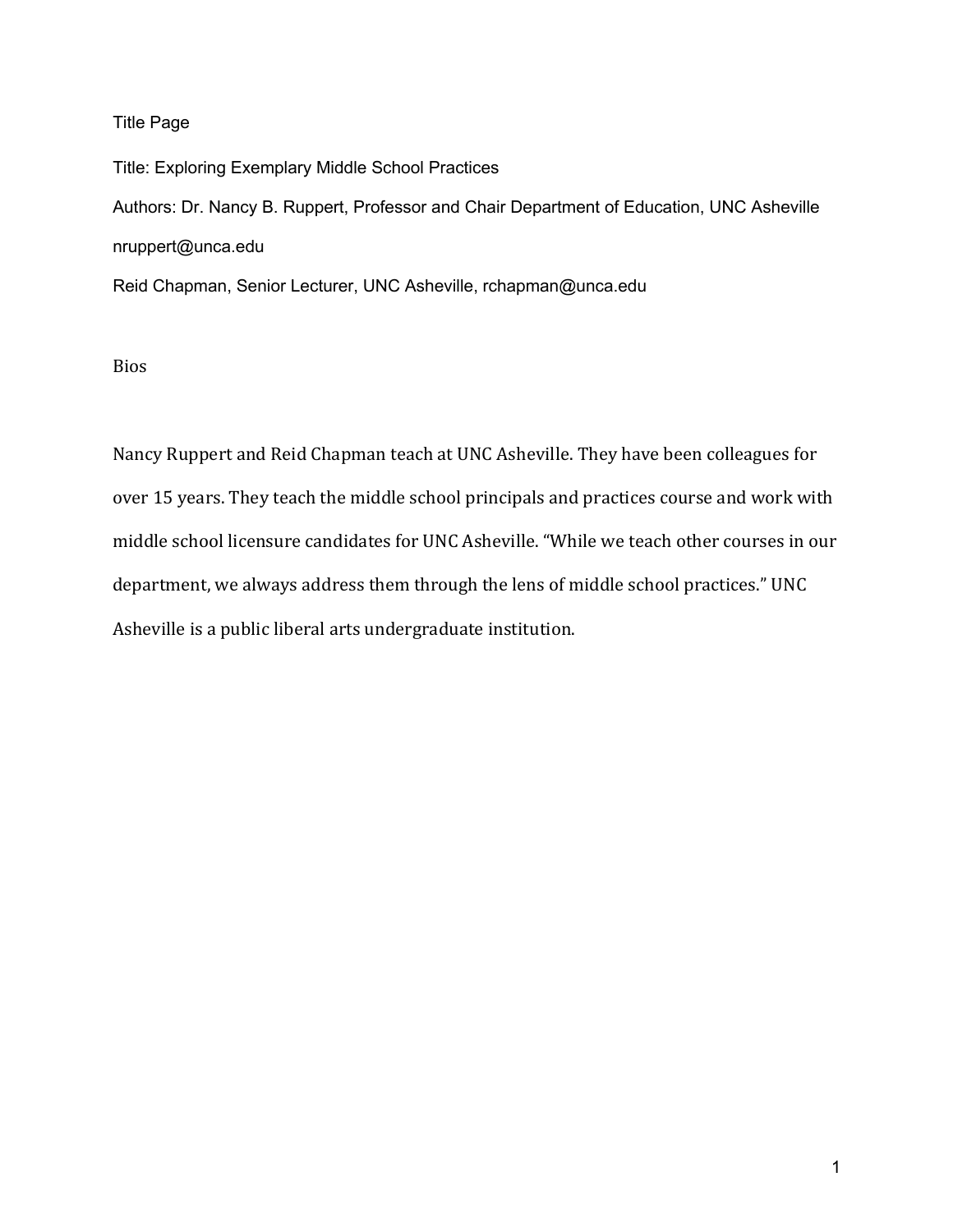## **Abstract**

This we believe (2020) is a document created by the Association for Middle Level Education. In the document is a list of 16 characteristics of exemplary middle schools. The 16 characteristics fall into three categories: Curriculum, Instruction and assessment; leadership and organization; and culture and community. This article provides an exercise for Middle Level leaders to consider when analyzing the strengths of heir Middle School.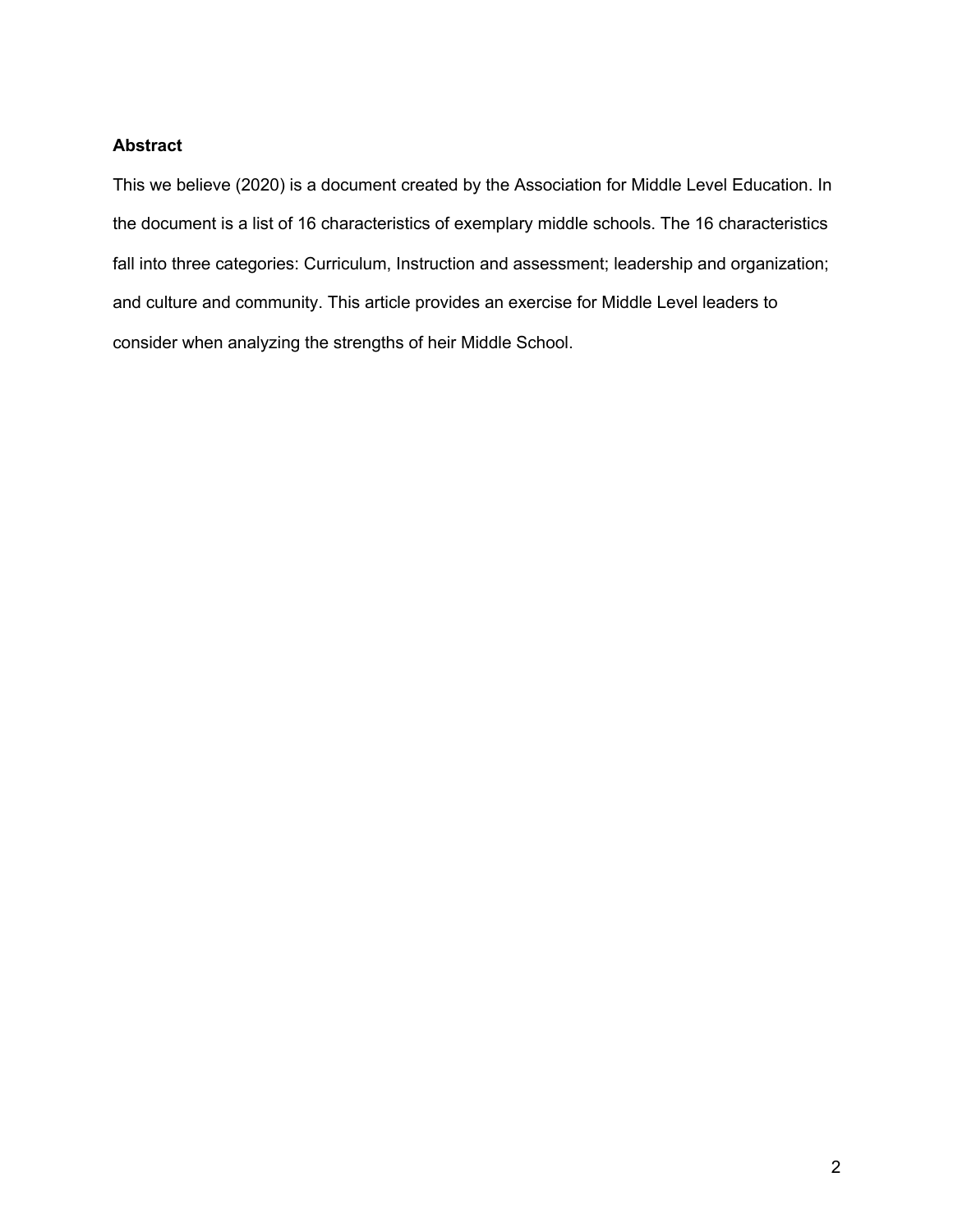In 1973 the National Middle School Association was formed. In 2011 the name was changed to the Association for Middle Level Education (AMLE). The goal of the organization has always been to promote the development of students ages 10-14 and to provide leadership in helping leaders design and implement schools that support young adolescents. At the heart of this middle school 'movement,' was and still is that middle schools should be developmentally responsive, challenging, empowering, and equitable. These essential attributes hold true today and are described in AMLE's document This We *Believe* (2010).

While attending the North Carolina Middle Level Education NCMLE 2019 Annual Conference, we heard a great deal of conversation and consternation over the drift away from many of the middle school concepts and indeed middle schools themselves. There is a shortage of middle school trained teachers in our state suggesting we need to examine more articles on what exemplary middle schools look like. In fact, middle school licensed teachers are considered a critical need licensure area along with math, science, and special education teachers (Cross, 2017). In McEwin and Smith's (2010) *Legacy Leaders*, interviews with the original middle school advocates revealed concerns that middle school practices such as teaming, and interdisciplinary instruction were at risk of being eliminated because of legislative practices associated with testing. Furthermore, the onslaught of K-8 schools without any differentiation and intermediate schools without a focus on developmentally responsive teaching worried our founders that junior high schools could be returning. These schools may not be based on what is appropriate for young adolescents, but rather may be designed to simply accommodate children for testing. The other issue confounding this is the habit of school systems to train future high school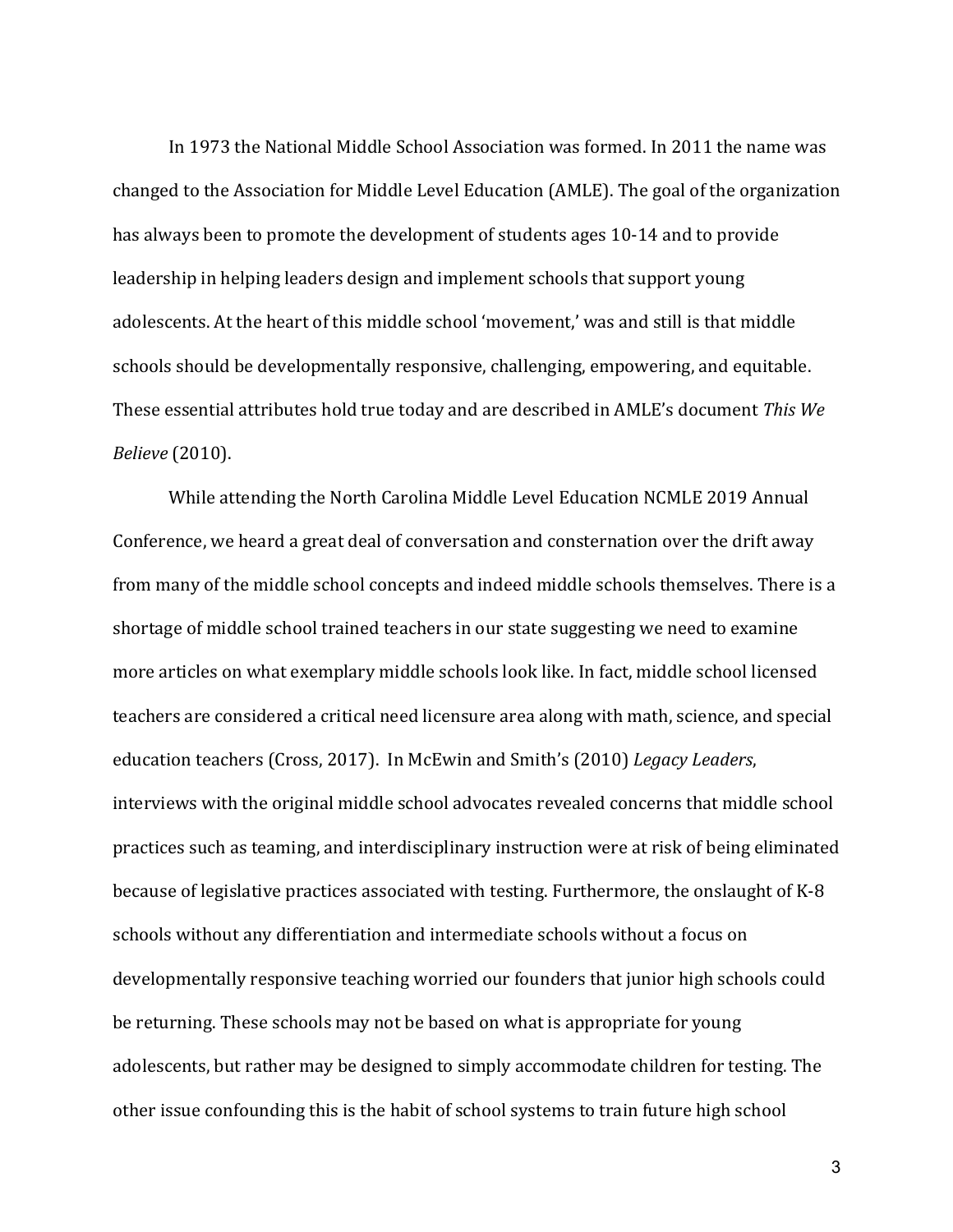principals in middle school settings without giving them the education on what makes middle schools and middle school students unique. Recently, in a workshop created by the Association for Middle Level Education, in a small group session of about 30, when asked how many had heard of This We Believe, only one participant raised their hand, an elementary teacher who was going to be a middle school principal. This article addresses one strategy for advocating for middle level education using the characteristics of exemplary middle schools.

We know much more now than the middle school founders about the intellectual, social, emotional, and physical needs of our youth. Brain growth (Tate, 2016), the need for young adolescents to belong (Barron & Kinney (2017), the mental health needs of young people (Paris, 2019), and the importance of healthy living (McEwin & Greene, 2010) have been researched and shared by agencies, practitioners, and researchers that focus specifically on young adolescents.

At the North Carolina Middle Level Education state conference last March, we took a broad view of the work of *This We Believe* to provide an overview of three basic elements that exist in exemplary middle schools. We recognize that even in schools that have all of the elements we think of as "middle school components" that these might not be implemented with fidelity. However, we believe that if schools keep the needs of early adolescents at the forefront of every decision, many practices could uplift middle schoolers.

We engaged teachers, administrators, and district personnel in a conversation about current structures that address the 16 characteristics. We asked our participants to think about the practices in their schools and to categorize them in one of the three following categories: Curriculum, Instruction, and Assessment; Leadership and Organization; and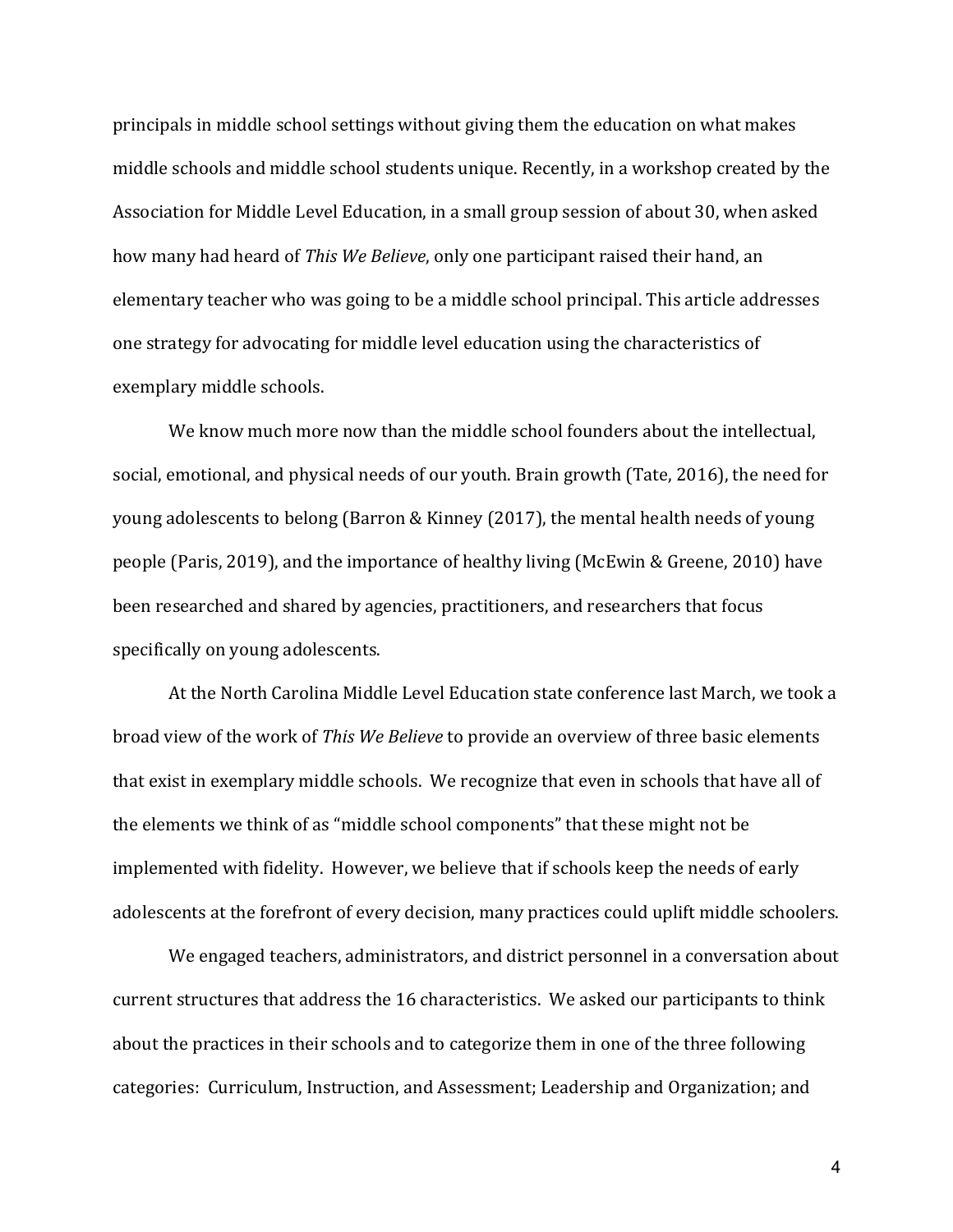Culture and Community. From there we examined the 16 characteristics of exemplary middle schools. Finally, we asked participants to consider what elements, as described, were areas they could consider developing in the upcoming academic year. The following is a way for Middle School advocates to use the 16 characteristics to engage in conversations to enhance their practices.

The 16 characteristics are split into three categories. The first category represents **Curriculum, Instruction, and Assessment**. There are five specific references for leaders to consider including "educators value young adolescents and know how to work with them; students are involved in active learning, curriculum is challenging, educators use multiple approaches to teach, and use multiple ways to assess student learning" (AMLE, 2010). Participants agreed that they did have faculty that support young adolescents but were in need of different ways to challenge their teachers to meet the needs of all students. They shared their use of Professional Learning Communities, and the value of instructional coaches. This category was most familiar to our participants.

The second category describes Leadership and Organization of exemplary middle schools. This category invites leaders to consider their vision, their commitment and knowledge of young adolescents, their structures that illustrate collaboration, professional development, and organizational structures that foster purposeful learning. When middle school leaders organize students on teams, and teams develop structures and experiences that are appropriate and equitable for all learners, the school is considered to be developmentally appropriate. Again, participants identified their use of School Improvement Teams and Professional Learning Communities as the most prevalent structures. And while our participants talked about PLCs, these were more likely to relate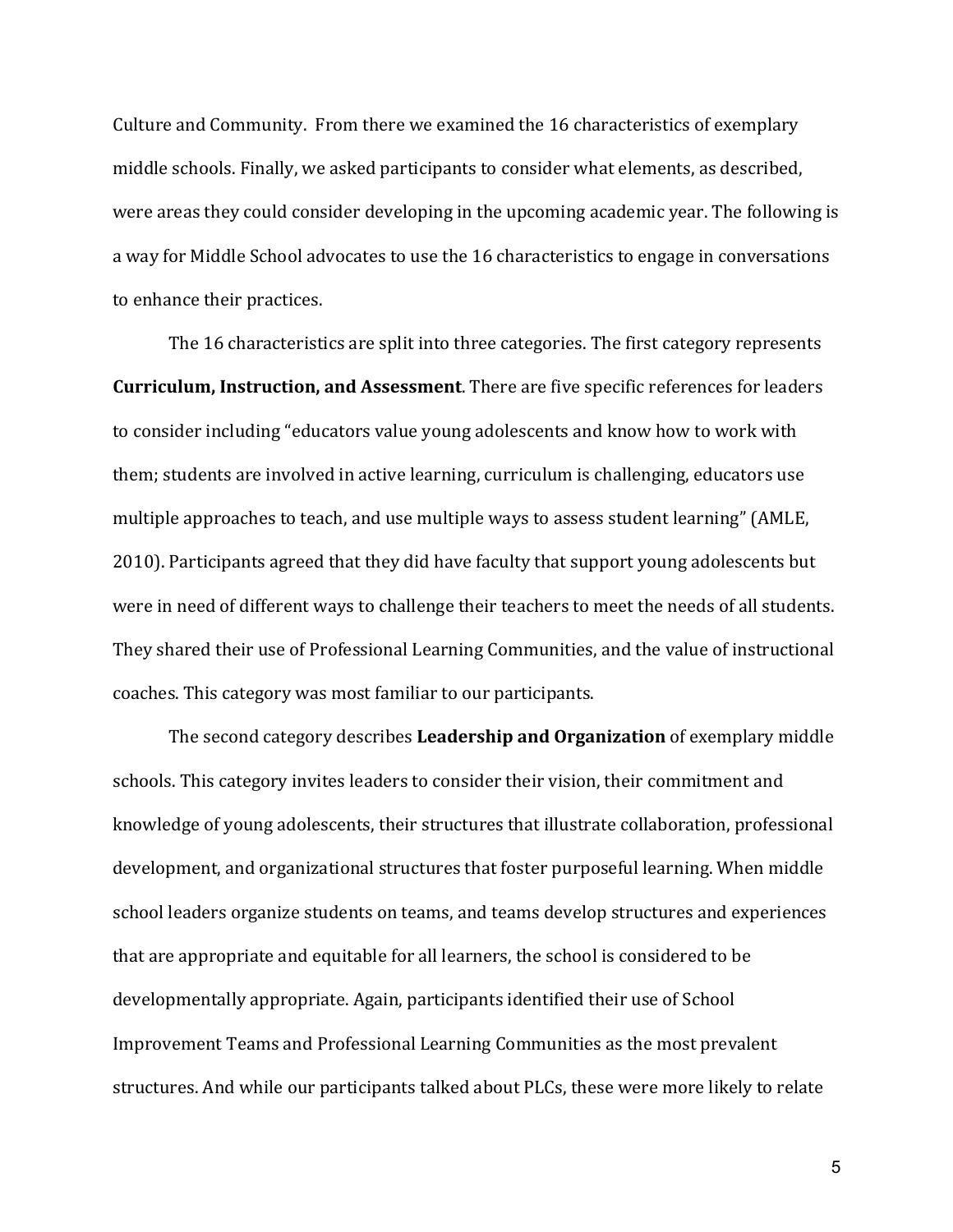to content specific discussions rather than team meetings about students' needs beyond academic performance. Professional Development was also more likely to relate to technology implementation and assessment than considering ways to develop their knowledge of how students learn. This section challenged our participants most.

The third category relates to **Culture and Community.** Exemplary middle schools foster inclusivity, safety, and support as key elements. In addition they establish advocacy by having an adult who looks after a group of students as well as having comprehensive counseling services for students. Exemplary middle schools focus on health and wellness, look after and include families and community and business partners. Many of our participants shared practices such as PBIS celebrations, parent nights, and using technology apps like Class Dojo to communicate with families, which make communication between school and home easier. Few of the participants referred to advisory or service learning components which have been shown to enhance young adolescent development.

# **Closing**.

By looking at the three components (Curriculum, Instruction, and assessments, Leadership and organization, and Culture and community) that make up the 16 characteristics of exemplary middle schools, we found our conversations enriched by using the AMLE handout from This We Believe

http://www.amle.org/AboutAMLE/ThisWeBelieve/tabid/121/Default.aspx#122516-the-16-characteristics. Every group found strengths and considered areas to grow based on this exercise. By inviting teams to look at what their school is addressing, this format allows for deeper conversations of what practices are taking place to support young adolescents.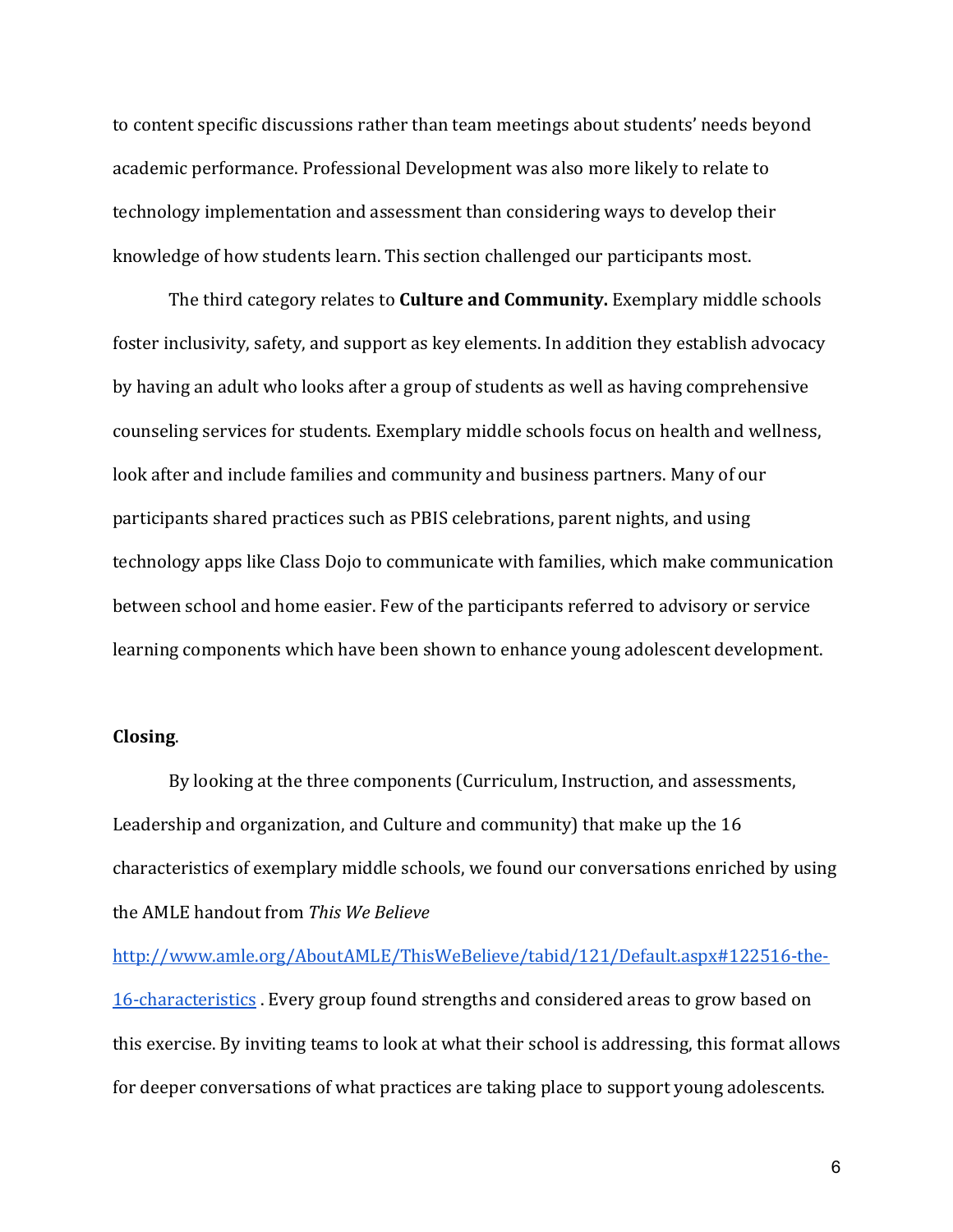By working in small groups, leaders will be able to gather from one another ideas of practices to consider for improvement.

We encourage schools to use the three subheadings of the 16 characteristics to identify what structures already exist and to consider areas they may want to develop. The key to meeting the needs of young adolescents and their advocates is to embrace all 16 of the characteristics. Across schools in North Carolina, principals, assistant principals, school counselors, and teachers work daily to meet the needs of young adolescents. We hope to share the great things that are happening in middle schools across our state that relate to these keys to educating young adolescents.

#### **Resources to share.**

We would like to share three organizations that provide middle school leaders with knowledge, research, and opportunities to grow as middle school advocates. Our state is an affiliate of the Association for Middle Level Education (AMLE). It also supports Schools to Watch, a designation of exemplary middle schools based on academic success, developmental responsiveness, social equity, and organization. NCMLE also provides support for preservice teachers, classroom teachers, administrators, and professors who advocate for middle level education. Each one hosts conferences and professional development opportunities. We encourage you to get involved with us.

The following resources are available free of charge to inspire leaders to advocate for middle level education.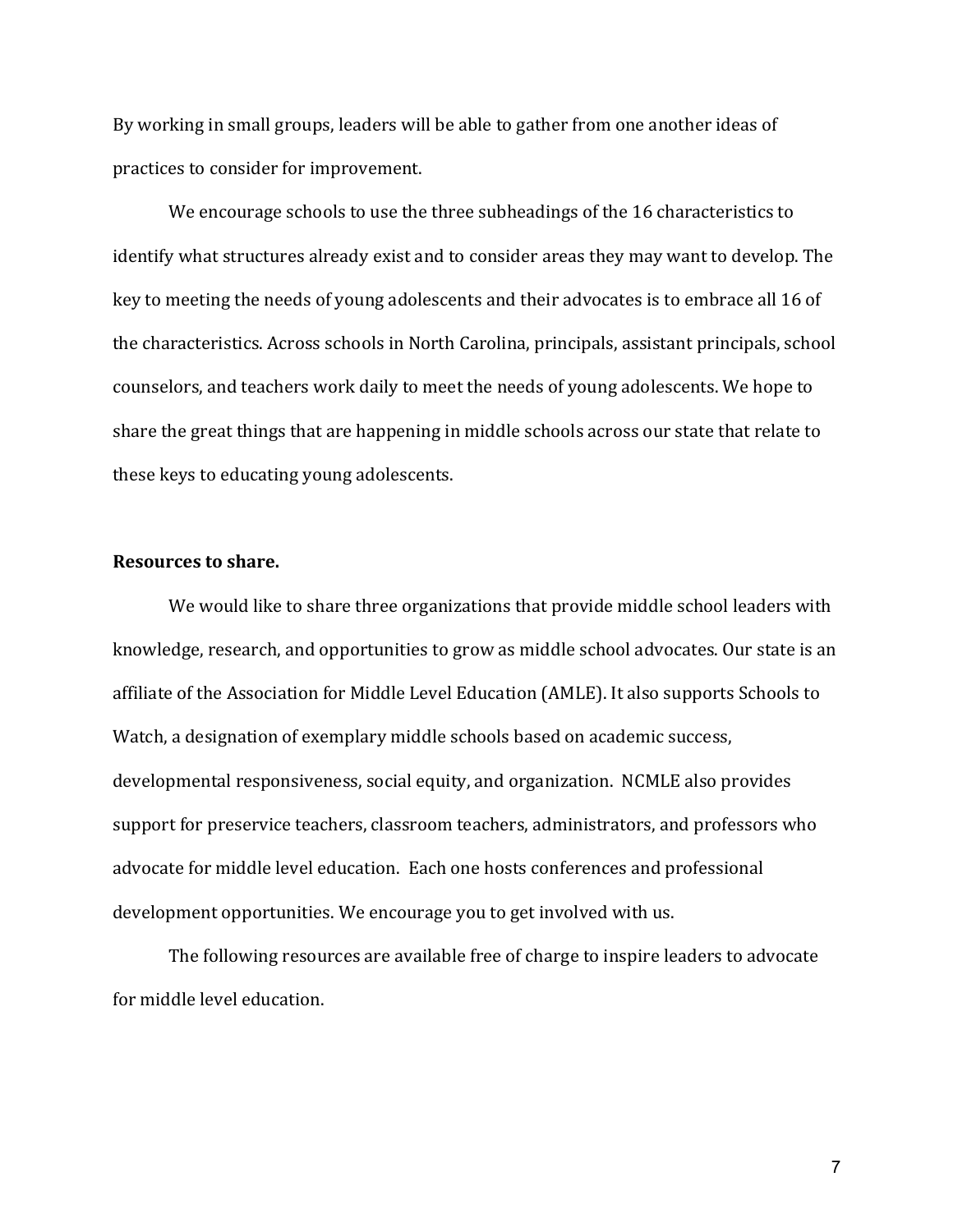AMLE research summaries at:

http://www.amle.org/Publications/ResearchSummaries/Archive/tabid/799/Default.aspx 

and an overview of the 16 characteristics can be found at:

https://www.amle.org/portals/0/pdf/twb/TWB\_colorchart\_Oct2013.pdf

In 2015-2016 I kept a blog of my experience using the 16 characteristics of exemplary middle schools. It is at: http://middleschool2015-

2016.blogspot.com/search/label/04.%20Multiple%20Learning%20Approaches

STW provides a description of how to assess the various components of exemplary

practices. Currently in North Carolina, we have the second highest number of STW

designated middle schools in the nation. A link to these resources is at:

https://www.middlegradesforum.org/schools-to-watch

NCMLE has a middle school journal that provides educators with current best practices.

Articles and information about their annual conference can be seen at:

https://ncmle.org/

# **References**

Barron, L., & P. Kinney (2017). *Middle School: A place to belong and become*. Columbus, OH: AMLE.

Cross, F. (2017). Teacher shortage areas nationwide listing 1990-1991 through 2017-2018.[report]. *US Department of Education, Office of Postsecondary Education.* 135-137. Retrieved from https://www2.ed.gov/about/offices/list/ope/pol/bteachershortageareasreport201 718.pdf